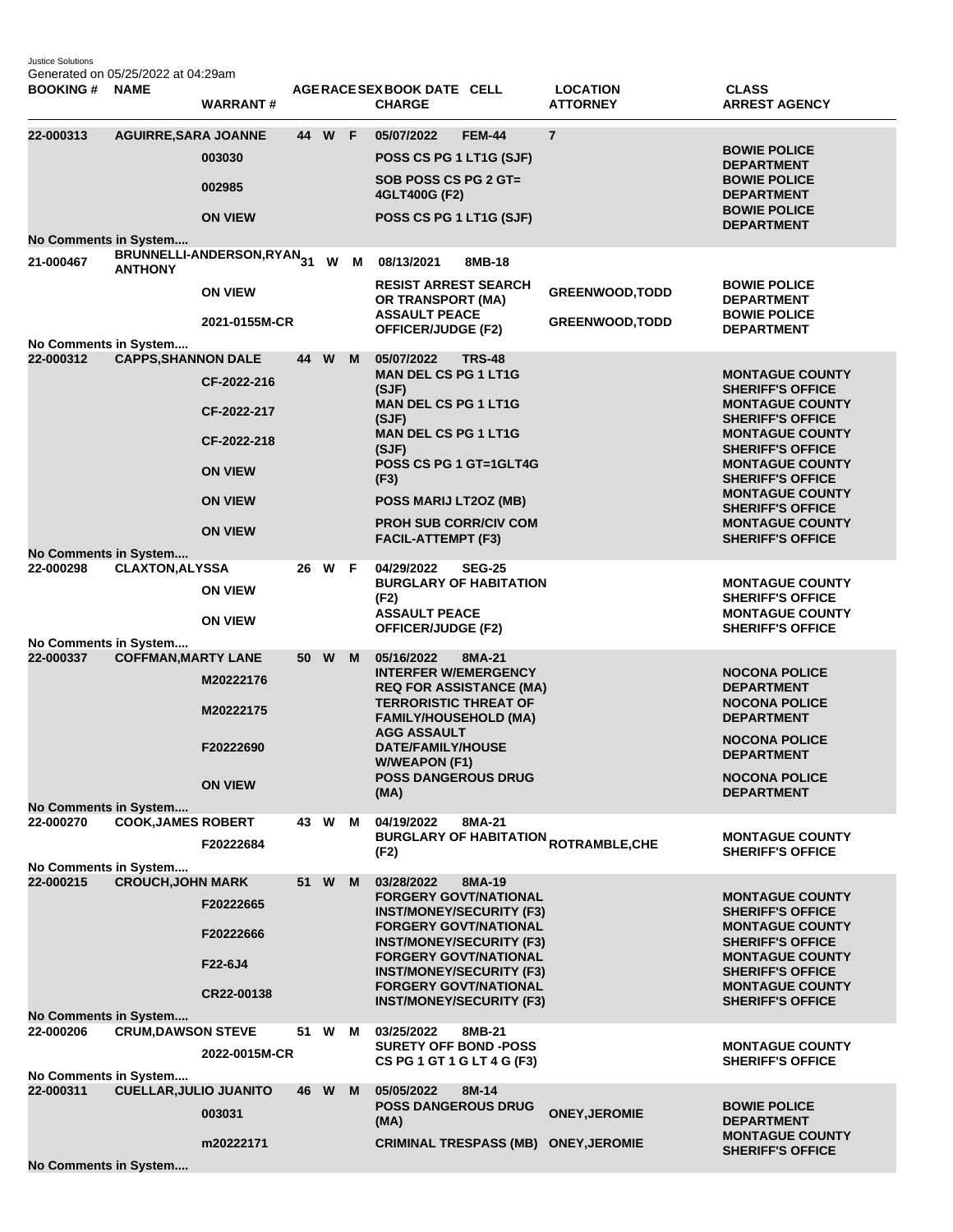| 22-000289             |                                                      | CUNNINGHAM, ROBERT EARL 32 W M<br>2020-0096-CR<br>2021-0177M-CR |      |        |   | 04/26/2022<br>8MB-18<br><b>MOTION TO REVOKE</b><br>ASSAULT FAM/HOUSE MEM RENFRO,ZACHARY<br><b>IMPEDE BREATH/CIRCULAT</b><br>(F3)<br><b>MOTION TO REVOKE POSS</b><br>CS PG 1 <1G (SJF) |                                                | <b>BOWIE POLICE</b><br><b>DEPARTMENT</b><br><b>BOWIE POLICE</b><br><b>DEPARTMENT</b>                   |
|-----------------------|------------------------------------------------------|-----------------------------------------------------------------|------|--------|---|---------------------------------------------------------------------------------------------------------------------------------------------------------------------------------------|------------------------------------------------|--------------------------------------------------------------------------------------------------------|
| No Comments in System | DIFFENDERFER, JAMEY                                  |                                                                 |      |        |   |                                                                                                                                                                                       |                                                |                                                                                                        |
| 22-000273             | <b>WADE</b>                                          |                                                                 | 40   | W      | M | 04/20/2022<br>8MB-19                                                                                                                                                                  |                                                |                                                                                                        |
|                       |                                                      | <b>ON VIEW</b><br>CM-2022-214                                   |      |        |   | <b>MAN DEL CS PG 1</b><br>GT=4GLT200G (F1)<br><b>POSS DANGEROUS DRUG</b><br>(MA)                                                                                                      | <b>ROTRAMBLE, CHE</b><br><b>ROTRAMBLE, CHE</b> | <b>MONTAGUE COUNTY</b><br><b>SHERIFF'S OFFICE</b><br><b>MONTAGUE COUNTY</b><br><b>SHERIFF'S OFFICE</b> |
|                       |                                                      | CM-2022-213                                                     |      |        |   | POSS CS PG 3 LT 28G (MA)                                                                                                                                                              | <b>ROTRAMBLE, CHE</b>                          | <b>MONTAGUE COUNTY</b><br><b>SHERIFF'S OFFICE</b>                                                      |
|                       |                                                      | CM-2022-215                                                     |      |        |   | POSS MARIJ LT2OZ (MB)                                                                                                                                                                 | <b>ROTRAMBLE, CHE</b>                          | <b>MONTAGUE COUNTY</b><br><b>SHERIFF'S OFFICE</b>                                                      |
|                       |                                                      | <b>ON VIEW</b>                                                  |      |        |   | <b>POSS CS PG 1</b><br>GT=4GLT200G (F2)                                                                                                                                               | <b>ROTRAMBLE, CHE</b>                          | <b>MONTAGUE COUNTY</b><br><b>SHERIFF'S OFFICE</b>                                                      |
| No Comments in System |                                                      | DONOHUE, AMBER DISIREE 43 W F                                   |      |        |   |                                                                                                                                                                                       |                                                |                                                                                                        |
| 22-000203             |                                                      | 2021-0115M-CR                                                   |      |        |   | 03/23/2022<br>FEM-44<br><b>FTA-SOB-POSS CS PG 1</b><br>LT1G (SJF)                                                                                                                     |                                                | <b>MONTAGUE COUNTY</b><br><b>SHERIFF'S OFFICE</b>                                                      |
| No Comments in System |                                                      |                                                                 |      |        |   |                                                                                                                                                                                       |                                                |                                                                                                        |
| 22-000336             | <b>EDWARDS, STEPHANIE</b><br><b>LOUISE ALEXANDER</b> |                                                                 | 49   | W F    |   | <b>FEM-44</b><br>05/16/2022                                                                                                                                                           |                                                |                                                                                                        |
|                       |                                                      | 2013-0003M-CR-1-2                                               |      |        |   | <b>ORDER MODIFYING</b><br><b>PROBATION AND</b><br><b>SENTENCE (F2)</b>                                                                                                                |                                                | <b>MONTAGUE COUNTY</b><br><b>SHERIFF'S OFFICE</b>                                                      |
| No Comments in System |                                                      |                                                                 |      |        |   |                                                                                                                                                                                       |                                                |                                                                                                        |
| 22-000285             | FRIE, WENDELL                                        | 2014-0021M-CR                                                   | 60 W |        | M | 04/25/2022<br>8MB-19<br><b>MOTION TO REVOKE-POCS</b><br>PG1 GT 4G LT 200G (F2)                                                                                                        | RENFRO, ZACHARY                                | <b>MONTAGUE COUNTY</b><br><b>SHERIFF'S OFFICE</b>                                                      |
|                       |                                                      | #22-1011                                                        |      |        |   | <b>EVADING ARREST DET</b><br><b>W/PREV CONVICTION (SJF)</b>                                                                                                                           |                                                | <b>MONTAGUE COUNTY</b><br><b>SHERIFF'S OFFICE</b>                                                      |
| No Comments in System |                                                      |                                                                 |      |        |   |                                                                                                                                                                                       |                                                |                                                                                                        |
| 22-000244             | <b>HAWTHORNE, JAMES</b><br><b>MATTHEW</b>            |                                                                 |      | 32 W M |   | 04/07/2022<br><b>SEG-26</b>                                                                                                                                                           |                                                |                                                                                                        |
|                       |                                                      | <b>ON-VIEW</b>                                                  |      |        |   | <b>PUBLIC INTOXICATION (MC)</b>                                                                                                                                                       |                                                | <b>NOCONA POLICE</b><br><b>DEPARTMENT</b>                                                              |
|                       |                                                      | <b>ON-VIEW</b>                                                  |      |        |   | <b>ESCAPE FROM CUSTODY</b><br>(MA)<br><b>RESIST ARREST SEARCH</b>                                                                                                                     | <b>COLE, TIM</b>                               | <b>NOCONA POLICE</b><br><b>DEPARTMENT</b><br><b>NOCONA POLICE</b>                                      |
|                       |                                                      | <b>ON-VIEW</b>                                                  |      |        |   | OR TRANSPORT (MA)<br><b>MTR COMM SUPERV -</b>                                                                                                                                         | <b>COLE, TIM</b>                               | <b>DEPARTMENT</b>                                                                                      |
|                       |                                                      | 2017-0169M-CR                                                   |      |        |   | <b>BURGLARY OF HABITATION COLE, TIM</b><br>(F2)                                                                                                                                       |                                                | <b>MONTAGUE COUNTY</b><br><b>SHERIFF'S OFFICE</b>                                                      |
|                       |                                                      | M20222168                                                       |      |        |   | <b>ASSAULT AGAINST</b><br><b>ELDERLY OR DISABLED</b><br><b>INDIVIDUAL (MA)</b>                                                                                                        |                                                | <b>MONTAGUE COUNTY</b><br><b>SHERIFF'S OFFICE</b>                                                      |
|                       |                                                      | F20222680                                                       |      |        |   | <b>AGG ASSAULT CAUSES</b><br><b>SERIOUS BODILY INJ (F2)</b>                                                                                                                           | <b>COLE, TIM</b>                               | <b>MONTAGUE COUNTY</b><br><b>SHERIFF'S OFFICE</b>                                                      |
|                       |                                                      |                                                                 |      |        |   | <b>SURETY OFF BOND - DLWI</b><br><b>W/PREV</b>                                                                                                                                        |                                                |                                                                                                        |
|                       |                                                      | M20222169                                                       |      |        |   | <b>CONVICTION/SUSPENSION</b><br><b>W/O FINANCIAL</b>                                                                                                                                  |                                                | <b>MONTAGUE COUNTY</b><br><b>SHERIFF'S OFFICE</b>                                                      |
|                       |                                                      | 2017-0171M-CR                                                   |      |        |   | <b>RESPONSIBILTY (MB)</b><br><b>MTR - BURGLARY OF</b><br><b>HABITATION (F2)</b>                                                                                                       |                                                | <b>MONTAGUE COUNTY</b><br><b>SHERIFF'S OFFICE</b>                                                      |
| No Comments in System |                                                      |                                                                 |      |        |   |                                                                                                                                                                                       |                                                |                                                                                                        |
| 21-000295             | <b>HERNANDEZ, OSCAR</b><br><b>ALFREDO</b>            |                                                                 | 26 H |        | M | 05/21/2021<br>1M-47                                                                                                                                                                   |                                                |                                                                                                        |
|                       |                                                      | F2021568                                                        |      |        |   | <b>SOB - SEXUAL ASSAULT IN</b><br><b>DISASTER AREA (F1)</b>                                                                                                                           | <b>ODOM,LANHON</b>                             | <b>TEXAS DEPARTMENT OF</b><br><b>PUBLIC SAF</b><br><b>TEXAS DEPARTMENT OF</b>                          |
| No Comments in System |                                                      | PRL2105000127                                                   |      |        |   | <b>ICE HOLD ()</b>                                                                                                                                                                    | <b>ODOM, LANHON</b>                            | <b>PUBLIC SAF</b>                                                                                      |
| 22-000338             | <b>HILL, JOHN CHRISTOPHER</b>                        |                                                                 |      | 37 W   | M | 05/17/2022<br>8MA-18                                                                                                                                                                  |                                                |                                                                                                        |
|                       |                                                      | <b>ON-VIEW</b>                                                  |      |        |   | <b>IMPERSONATE PUBLIC</b><br><b>SERVANT (F3)</b>                                                                                                                                      |                                                | <b>BOWIE POLICE</b><br><b>DEPARTMENT</b>                                                               |
| No Comments in System |                                                      |                                                                 |      |        |   |                                                                                                                                                                                       |                                                |                                                                                                        |
| 22-000145             | <b>HILLIARD, DAVID BURNS</b>                         | 2021-0122M-CR                                                   | 60 W |        | M | 8MA-19<br>02/28/2022<br><b>FAILURE TO APPEAR-BURG</b><br>OF HAB (SJF)                                                                                                                 |                                                | <b>MONTAGUE COUNTY</b><br><b>SHERIFF'S OFFICE</b>                                                      |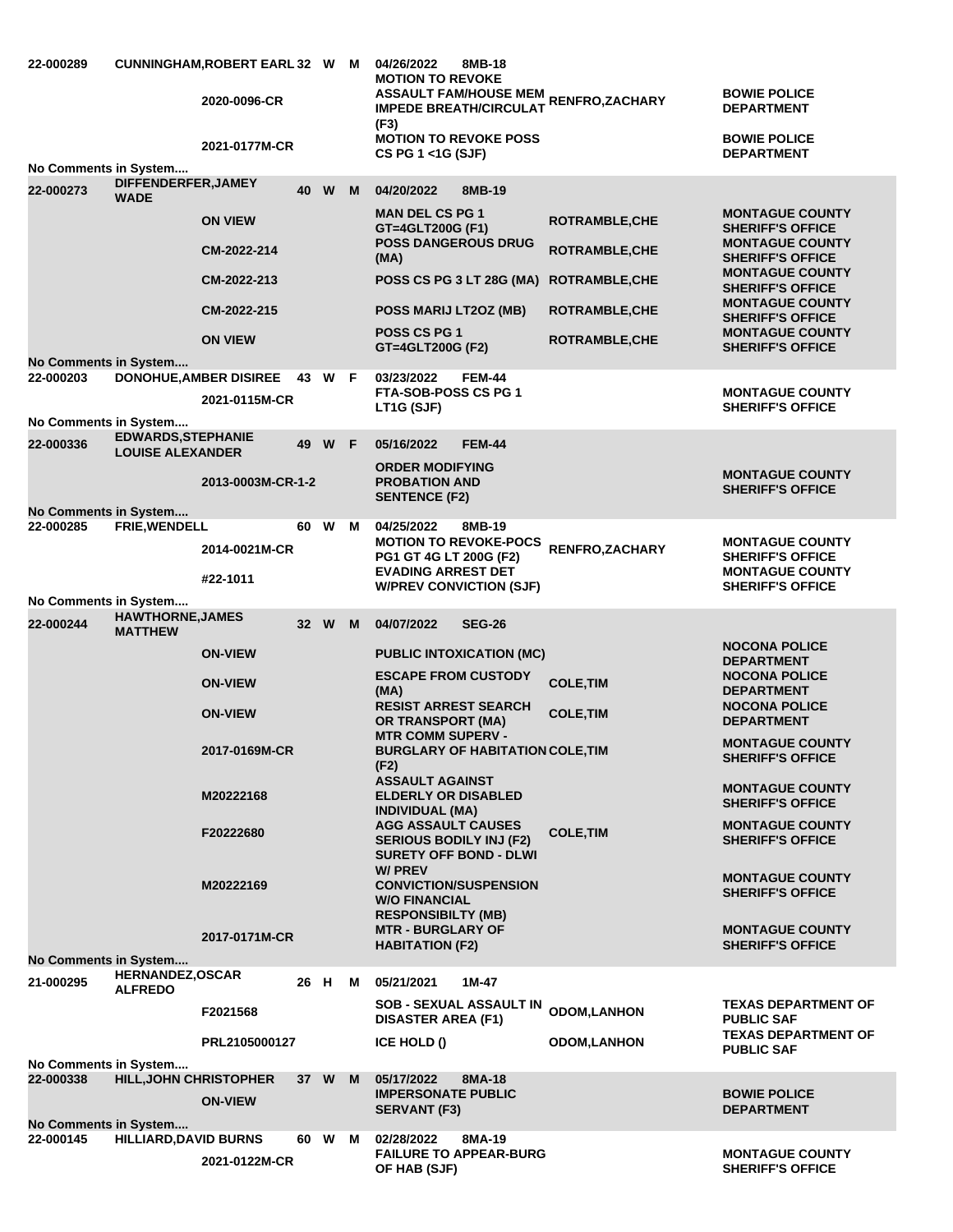| No Comments in System              |                                           | 17943-01                   |      |          |   | <b>PUBLIC INTOX (MC)</b>                                                                       |                        | <b>MONTAGUE COUNTY</b><br><b>SHERIFF'S OFFICE</b>               |
|------------------------------------|-------------------------------------------|----------------------------|------|----------|---|------------------------------------------------------------------------------------------------|------------------------|-----------------------------------------------------------------|
| 22-000279                          | <b>HOGUE, MASON EDWIN</b>                 |                            | 29 W |          | M | 04/21/2022<br>8MB-19                                                                           |                        |                                                                 |
|                                    |                                           |                            |      |          |   | <b>FAIL TO IDENTIFY GIVING</b>                                                                 |                        |                                                                 |
|                                    |                                           | <b>ON-VIEW</b>             |      |          |   | <b>FALSE/FICTITIOUS INFO</b><br>(MB)                                                           | YANDELL, TRAVIS        | <b>BOWIE POLICE</b><br><b>DEPARTMENT</b>                        |
|                                    |                                           | <b>ON-VIEW</b>             |      |          |   | <b>UNAUTH USE OF VEHICLE</b><br>(SJF)                                                          | YANDELL, TRAVIS        | <b>BOWIE POLICE</b><br><b>DEPARTMENT</b>                        |
|                                    |                                           | <b>ON-VIEW</b>             |      |          |   | POSSESSION OF DRUG<br><b>PARAPHERNALIA - CLASS C</b><br>(MC)                                   |                        | <b>BOWIE POLICE</b><br><b>DEPARTMENT</b>                        |
|                                    |                                           | 01-164411                  |      |          |   | <b>THEFT PROP</b><br>GT=\$2,500LT\$30K (SJF)                                                   | YANDELL, TRAVIS        | <b>BOWIE POLICE</b><br><b>DEPARTMENT</b>                        |
|                                    |                                           | 01-164567                  |      |          |   | <b>CREDIT CARD OR DEBIT</b><br><b>CARD ABUSE (SJF)</b>                                         | YANDELL, TRAVIS        | <b>BOWIE POLICE</b><br><b>DEPARTMENT</b>                        |
|                                    |                                           | 01-164719                  |      |          |   | <b>BURGLARY OF VEHICLE</b><br>(MA)                                                             |                        | <b>BOWIE POLICE</b><br><b>DEPARTMENT</b><br><b>BOWIE POLICE</b> |
|                                    |                                           | 003025                     |      |          |   | POSS CS PG 1 LT1G (SJF)<br><b>THEFT PROP</b>                                                   | YANDELL, TRAVIS        | <b>DEPARTMENT</b><br><b>BOWIE POLICE</b>                        |
|                                    |                                           | 01-164824                  |      |          |   | GT=\$2,500LT\$30K (SJF)<br><b>UNAUTH USE OF VEHICLE</b>                                        |                        | <b>DEPARTMENT</b><br><b>BOWIE POLICE</b>                        |
|                                    |                                           | 01-164876                  |      |          |   | (SJF)<br><b>THEFT PROP</b>                                                                     | YANDELL, TRAVIS        | <b>DEPARTMENT</b><br><b>BOWIE POLICE</b>                        |
|                                    |                                           | W-2022-00049               |      |          |   | GT=\$30KLT\$150K (F3)                                                                          |                        | <b>DEPARTMENT</b>                                               |
| No Comments in System              |                                           |                            |      |          |   |                                                                                                |                        |                                                                 |
| 22-000258                          | <b>HUNEKE, JIMMY LEE</b>                  | CF-2022-189                | 25 W |          | M | 04/14/2022<br>8M-14<br><b>POSS OR PROMOTION OF</b><br><b>CHILD PORNOGRAPHY (F3)</b>            |                        | <b>MONTAGUE COUNTY</b><br><b>SHERIFF'S OFFICE</b>               |
|                                    |                                           | CF-2022-190                |      |          |   | <b>POSS OR PROMOTION OF</b><br><b>CHILD PORNOGRAPHY (F2)</b>                                   |                        | <b>MONTAGUE COUNTY</b><br><b>SHERIFF'S OFFICE</b>               |
|                                    |                                           | CF-2022-191                |      |          |   | <b>POSS OR PROMOTION OF</b><br><b>CHILD PORNOGRAPHY (F3)</b>                                   |                        | <b>MONTAGUE COUNTY</b><br><b>SHERIFF'S OFFICE</b>               |
|                                    |                                           | CF-2022-192                |      |          |   | <b>POSS OR PROMOTION OF</b><br><b>CHILD PORNOGRAPHY (F2)</b>                                   |                        | <b>MONTAGUE COUNTY</b><br><b>SHERIFF'S OFFICE</b>               |
|                                    |                                           | CF-2022-193                |      |          |   | <b>POSS OR PROMOTION OF</b><br><b>CHILD PORNOGRAPHY (F3)</b>                                   |                        | <b>MONTAGUE COUNTY</b><br><b>SHERIFF'S OFFICE</b>               |
|                                    |                                           | CF-2022-194                |      |          |   | <b>POSS OR PROMOTION OF</b><br><b>CHILD PORNOGRAPHY (F3)</b>                                   |                        | <b>MONTAGUE COUNTY</b><br><b>SHERIFF'S OFFICE</b>               |
| No Comments in System              |                                           |                            |      |          |   |                                                                                                |                        |                                                                 |
| 22-000349                          | <b>JOHNSTON, SHANNON</b><br><b>CURTIS</b> |                            | 41 W |          | M | 05/23/2022<br>8MA-18                                                                           |                        |                                                                 |
| No Comments in System              |                                           | 2022-0032M-CR              |      |          |   | <b>S.O.B. / EVADING ARREST</b><br>DET W/VEH (F3)                                               |                        | <b>MONTAGUE COUNTY</b><br><b>SHERIFF'S OFFICE</b>               |
| 22-000330                          | <b>KENT, WILLIAM EARL JR</b>              |                            | 57 W |          | M | 8MB-18<br>05/13/2022                                                                           |                        |                                                                 |
|                                    |                                           | <b>ON VIEW</b>             |      |          |   | <b>INJURY</b><br><b>CHILD/ELDERLY/DISABLE</b>                                                  | <b>BARBER,MARK</b>     | <b>MONTAGUE COUNTY</b><br><b>SHERIFF'S OFFICE</b>               |
|                                    |                                           |                            |      |          |   | W/INT BODILY INJ (F3)                                                                          |                        |                                                                 |
| No Comments in System              | KIMBRELL, ZACHARY                         |                            |      |          |   |                                                                                                |                        |                                                                 |
| 22-000303                          | <b>TAYLUR</b>                             |                            | 26   | <b>W</b> | M | 05/03/2022<br>8MB-18<br><b>MOTION TO REVOKE</b>                                                |                        |                                                                 |
|                                    |                                           | 2017-0055M-CR              |      |          |   | <b>COMMUNITY SUPERVISION</b><br><b>BURGLARY OF HABITION</b><br>(F2)<br><b>MOTION TO REVOKE</b> | <b>POWERS, BRIAN</b>   | <b>CLAY COUNTY</b>                                              |
|                                    |                                           | 2018-0080M-CR              |      |          |   | <b>COMMUNITY SUPERVISION</b><br><b>POSS MARIJ GT2 OZLT=4OZ</b><br><b>DRUG FREE ZONE (SJF)</b>  | POWERS, BRIAN          | <b>CLAY COUNTY</b>                                              |
|                                    |                                           | CJ-2022-240-D              |      |          |   | <b>CRIMINAL MISCHIEF</b><br>GT=\$100LT\$750 (MB)                                               |                        | <b>MONTAGUE COUNTY</b><br><b>SHERIFF'S OFFICE</b>               |
| No Comments in System<br>22-000212 |                                           | KNOWLES, THOMAS MYRON 34 W |      |          | M | 03/26/2022<br>8MB-21                                                                           |                        |                                                                 |
|                                    |                                           | <b>ON VIEW</b>             |      |          |   | <b>MAN DEL CS PG 1</b><br>GT=1GLT4G (F2)                                                       | <b>RENFRO, ZACHARY</b> | <b>MONTAGUE COUNTY</b><br><b>SHERIFF'S OFFICE</b>               |
|                                    |                                           | <b>ON VIEW</b>             |      |          |   | <b>RESIST ARREST SEARCH</b><br>OR TRANSPORT (MA)                                               | <b>RENFRO, ZACHARY</b> | <b>MONTAGUE COUNTY</b><br><b>SHERIFF'S OFFICE</b>               |
|                                    |                                           | 1707344D                   |      |          |   | <b>POSS CS PG 1/1-B LT 1G</b><br>(SJF)                                                         |                        | <b>MONTAGUE COUNTY</b><br><b>SHERIFF'S OFFICE</b>               |
|                                    |                                           | F20222675                  |      |          |   | FAIL TO COMPLY SEX OFF<br>DUTY TO REG LIFE/90 DAY RENFRO,ZACHARY,<br>(F2)                      |                        | <b>MONTAGUE COUNTY</b><br><b>SHERIFF'S OFFICE</b>               |
| No Comments in System              |                                           |                            |      |          |   |                                                                                                |                        |                                                                 |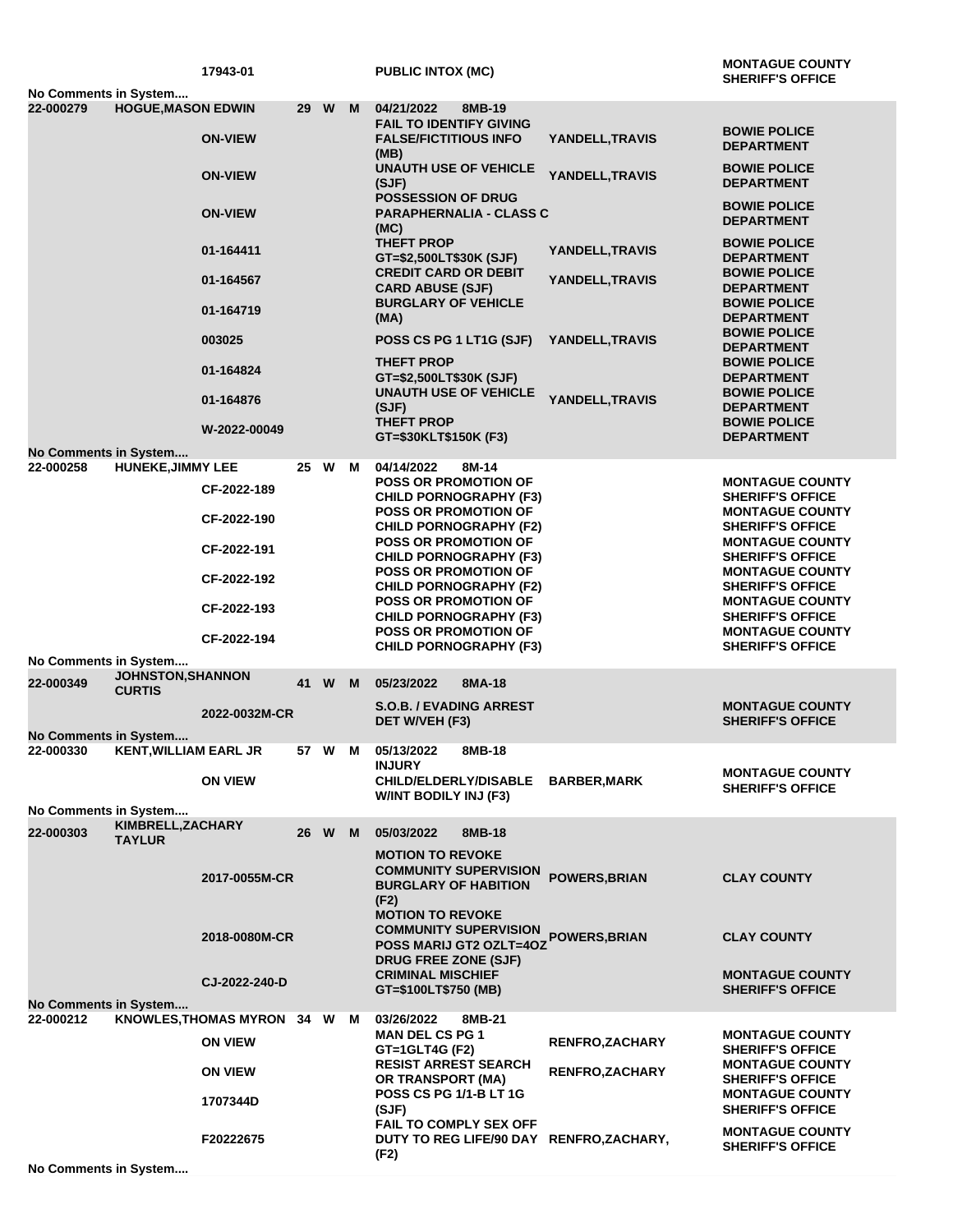| 22-000354<br>No Comments in System        |                                           | LEMONS, DANIEL DEWAYNE 36 W M<br><b>ON VIEW</b>                   |    |        |   | 05/23/2022<br>8MA-18<br><b>POSS CS PG 1</b><br>GT=200GLT400G (F1)                                                                                                                |                        | <b>MONTAGUE COUNTY</b><br><b>SHERIFF'S OFFICE</b>                                                                                                       |
|-------------------------------------------|-------------------------------------------|-------------------------------------------------------------------|----|--------|---|----------------------------------------------------------------------------------------------------------------------------------------------------------------------------------|------------------------|---------------------------------------------------------------------------------------------------------------------------------------------------------|
| 22-000291                                 | <b>LOWERY, MELISSA LYNN</b>               | 0500067095<br>0500066851<br>0500067332                            |    | 41 W F |   | 04/27/2022<br><b>FEM-43</b><br><b>CAPIAS - UNAUTHORIZED</b><br><b>BURNING (MC)</b><br><b>CAPIAS - UNAUTHORIZED</b><br><b>BURNING (MC)</b><br><b>UNAUTHORIZED BURNING</b><br>(MC) |                        | <b>BOWIE POLICE</b><br><b>DEPARTMENT</b><br><b>BOWIE POLICE</b><br><b>DEPARTMENT</b><br><b>BOWIE POLICE</b><br><b>DEPARTMENT</b><br><b>BOWIE POLICE</b> |
| No Comments in System                     |                                           | 003021                                                            |    |        |   | ARSON (F2)                                                                                                                                                                       | <b>JORDAN, COLLIN</b>  | <b>DEPARTMENT</b>                                                                                                                                       |
| 22-000352                                 |                                           | MCMAHON, JEFFREY WAYNE 47 W M<br><b>ON VIEW</b><br><b>ON VIEW</b> |    |        |   | 8MB-21<br>05/23/2022<br><b>MAN DEL CS PG 1</b><br>GT=1GLT4G (F2)<br><b>POSS CS PG 1</b><br>GT=4GLT200G (F2)<br><b>PAROLE VIOLATION-BLUE</b>                                      |                        | <b>MONTAGUE COUNTY</b><br><b>SHERIFF'S OFFICE</b><br><b>MONTAGUE COUNTY</b><br><b>SHERIFF'S OFFICE</b><br><b>MONTAGUE COUNTY</b>                        |
| No Comments in System                     |                                           | 05-23-2022-05038606                                               |    |        |   | WARRANT ()                                                                                                                                                                       |                        | <b>SHERIFF'S OFFICE</b>                                                                                                                                 |
| 22-000351                                 | <b>MORGAN, THOMAS</b><br><b>JEFFERSON</b> |                                                                   |    | 22 W   | M | 05/23/2022<br>8M-14                                                                                                                                                              |                        |                                                                                                                                                         |
|                                           |                                           | 003035                                                            |    |        |   | <b>INJURY</b><br><b>CHILD/ELDERLY/DISABLE</b><br><b>W/INT SBI/MENTAL (F1)</b>                                                                                                    |                        | <b>MONTAGUE COUNTY</b><br><b>SHERIFF'S OFFICE</b>                                                                                                       |
| No Comments in System<br>22-000022        | <b>NEISS, JERRY ALAN</b>                  |                                                                   |    | 35 W M |   | 01/12/2022<br>$1M-46$                                                                                                                                                            |                        |                                                                                                                                                         |
|                                           |                                           | F20212625                                                         |    |        |   | <b>FAIL TO COMPLY SEX OFF</b><br>DUTY TO REG LIFE/ANNUAL JORDAN, COLLIN<br>(F3)                                                                                                  |                        | <b>MONTAGUE COUNTY</b><br><b>SHERIFF'S OFFICE</b>                                                                                                       |
| No Comments in System<br>22-000216        | <b>NEWSOME, SONIA DANN</b>                |                                                                   |    | 46 W F |   | 03/28/2022<br><b>FEM-43</b>                                                                                                                                                      |                        |                                                                                                                                                         |
|                                           |                                           | F20222667                                                         |    |        |   | FORGERY GOVT/NATIONAL<br>FORGERY GOVT/NATIONAL MARSH,LEE ANN<br><b>INST/MONEY/SECURITY (F3)</b><br><b>FORGERY GOVT/NATIONAL</b>                                                  |                        | <b>MONTAGUE COUNTY</b><br><b>SHERIFF'S OFFICE</b><br><b>MONTAGUE COUNTY</b>                                                                             |
|                                           |                                           | F20222668                                                         |    |        |   | <b>INST/MONEY/SECURITY (F3)</b>                                                                                                                                                  | Marsh, Lee Ann         | <b>SHERIFF'S OFFICE</b>                                                                                                                                 |
| No Comments in System<br>22-000243        |                                           | OWENS, ANGELA MICHELLE 37 W F<br>2021-0040M-CR                    |    |        |   | 04/06/2022<br><b>FEM-44</b><br><b>FAILURE TO APPEAR</b><br><b>DECLARING BOND</b><br><b>INSUFFICIENT UNAUTH USE ROTRAMBLE, CHE</b>                                                |                        | <b>MONTAGUE COUNTY</b>                                                                                                                                  |
|                                           |                                           |                                                                   |    |        |   | OF VEHICLE (SJF)<br><b>FAILURE TO</b><br><b>APPEAR-DECLARING BOND</b>                                                                                                            |                        | <b>SHERIFF'S OFFICE</b><br><b>MONTAGUE COUNTY</b>                                                                                                       |
|                                           |                                           | 2021-0067M-CR                                                     |    |        |   | <b>INSUFFICIENT- POSS CS PG ROTRAMBLE, CHE</b><br><b>1 LT 1 G DRUG FREE ZONE</b><br>(F3)                                                                                         |                        | <b>SHERIFF'S OFFICE</b>                                                                                                                                 |
|                                           |                                           | 2021FW003085                                                      |    |        |   | POSS CS PG 1 GT=1GLT4G<br>(F3)                                                                                                                                                   | <b>CUMMINGS,ERICK</b>  | <b>MONTAGUE COUNTY</b><br><b>SHERIFF'S OFFICE</b>                                                                                                       |
| No Comments in System<br>21-000266        | <b>SANDERS, LANE JOSEPH</b>               |                                                                   | 25 | W      | M | 05/07/2021<br>8M-14                                                                                                                                                              |                        |                                                                                                                                                         |
|                                           |                                           | 2020-0133M-CR                                                     |    |        |   | <b>MTP - POSS CS PG 1</b><br>GT=4GLT200G (F2)<br><b>MTP - EVADING ARREST</b>                                                                                                     | <b>WILLIAMS, ROGER</b> | <b>BOWIE POLICE</b><br><b>DEPARTMENT</b>                                                                                                                |
|                                           |                                           | 2020-0134M-CR                                                     |    |        |   | <b>DETENTION W/VEH OR</b><br><b>WATERCRAFT (SJF)</b>                                                                                                                             | Williams, Roger        | <b>BOWIE POLICE</b><br><b>DEPARTMENT</b>                                                                                                                |
|                                           |                                           | <b>ON VIEW</b>                                                    |    |        |   | <b>RESIST ARREST SEARCH</b><br>OR TRANSPORT (MA)                                                                                                                                 | Williams, Roger        | <b>BOWIE POLICE</b><br><b>DEPARTMENT</b>                                                                                                                |
| No Comments in System<br>22-000257        |                                           | SNIDER, KENNETH CHARLES 44 W                                      |    |        | M | 04/14/2022<br>8MA-19                                                                                                                                                             |                        |                                                                                                                                                         |
|                                           |                                           | 2018-0219M-CR                                                     |    |        |   | MTR - POSS CS PG 1 LT1G<br>(SJF)                                                                                                                                                 | RENFRO, ZACHARY        | <b>MONTAGUE COUNTY</b><br><b>SHERIFF'S OFFICE</b>                                                                                                       |
|                                           |                                           | 003020                                                            |    |        |   | <b>SOB-POSS MARIJ LT2OZ</b><br>(MB)<br>POSS CS PG 1 LT1G DRUG                                                                                                                    | <b>RENFRO, ZACHARY</b> | <b>MONTAGUE COUNTY</b><br><b>SHERIFF'S OFFICE</b><br><b>MONTAGUE COUNTY</b>                                                                             |
|                                           |                                           | <b>ON VIEW</b>                                                    |    |        |   | FREE ZONE (F3)<br><b>DRIVING W/LIC INV W/PREV</b>                                                                                                                                | RENFRO, ZACHARY        | <b>SHERIFF'S OFFICE</b><br><b>MONTAGUE COUNTY</b>                                                                                                       |
|                                           |                                           | <b>ON VIEW</b>                                                    |    |        |   | <b>CONV/SUSP/W/O FIN RES</b><br>(MB)                                                                                                                                             |                        | <b>SHERIFF'S OFFICE</b>                                                                                                                                 |
| <b>No Comments in System</b><br>22-000026 |                                           | <b>STEWART, SILVER SHADOW</b>                                     |    | 25 W   | M | 01/14/2022<br><b>TRS-48</b>                                                                                                                                                      |                        |                                                                                                                                                         |
|                                           |                                           | <b>ON VIEW</b>                                                    |    |        |   | <b>MAN DEL CS PG 2 OR 2-A</b><br>GT=4GLT400G (F1)                                                                                                                                | <b>JORDAN, COLLIN</b>  | <b>MONTAGUE COUNTY</b><br><b>SHERIFF'S OFFICE</b>                                                                                                       |